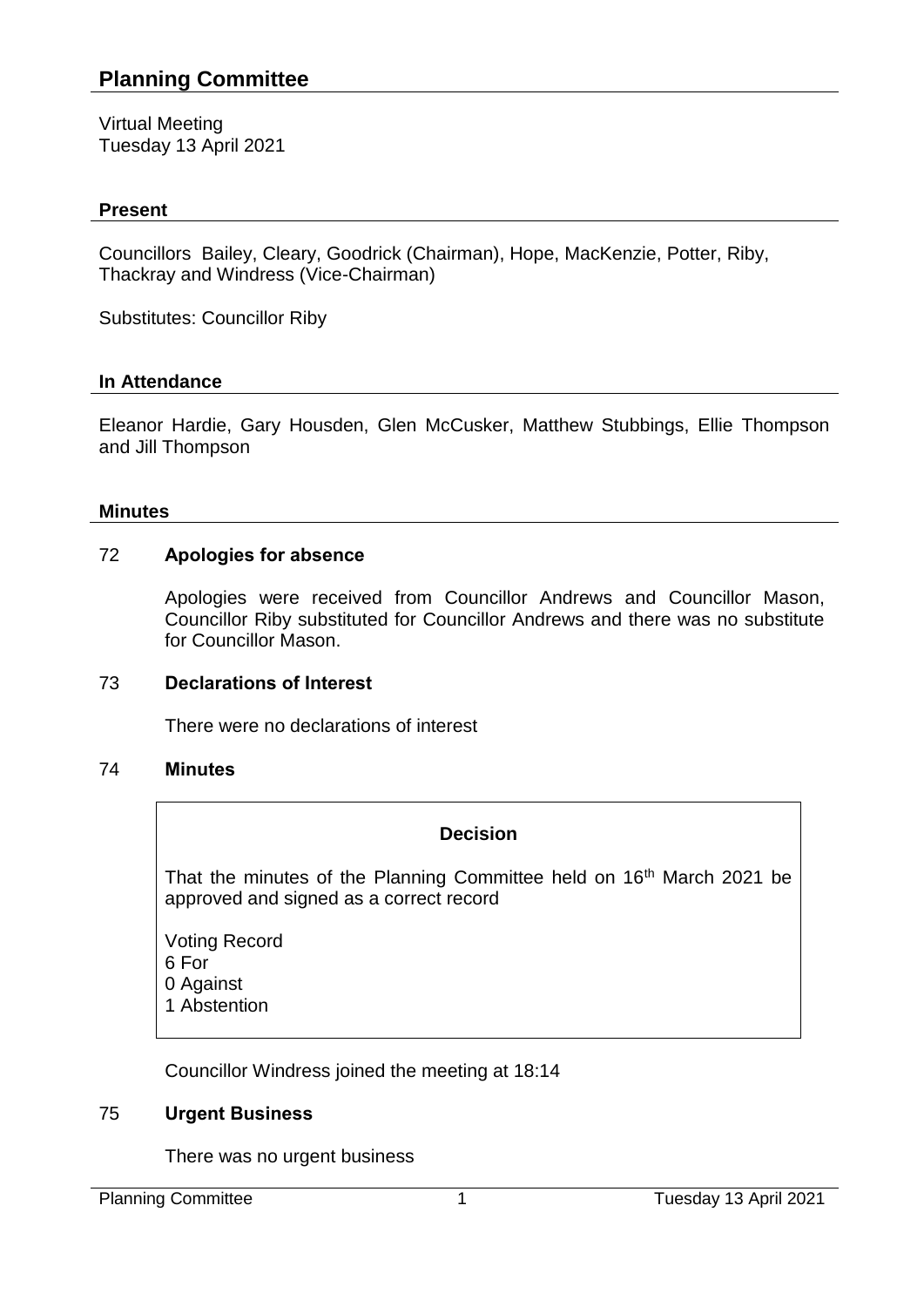# 76 **Schedule of items to be determined by the Committee**

The Head of Planning submitted a list (previously circulated) of the applications for planning permission with recommendations thereon.

### 77 **20/00934/MOUT - Land to the South of Ashdale Farm Carr Lane East Heslerton**

## **Decision**

**REFUSED** – as recommended

Voting Record 6 For 1 Against 1 Abstention

Councillor Hope joined the meeting at 18:38

# 78 **20/01135/TPO - Land Off West Lund West Lund Kirkbymoorside**

### **Decision**

In arriving at the decision, contrary to the officer recommendation, the Committee took the view that the proposal satisfied Policies SP13 Landscapes, SP14 Biodiversity and SP15 Green Infrastructure Networks of the Ryedale Plan Local Plan Strategy, subject to the planting of two replacement trees.

**PERMISSION GRANTED** – delegated to the Head of Planning to ensure the imposition of a satisfactory condition in respect of the replacement trees to be planted

The application was moved for refusal. Upon the vote the motion was lost 6 votes to 3 and the application was approved.

Voting Record 3 For Refusal 6 Against Refusal 0 Abstentions

Councillor Bailey left the meeting at 19:23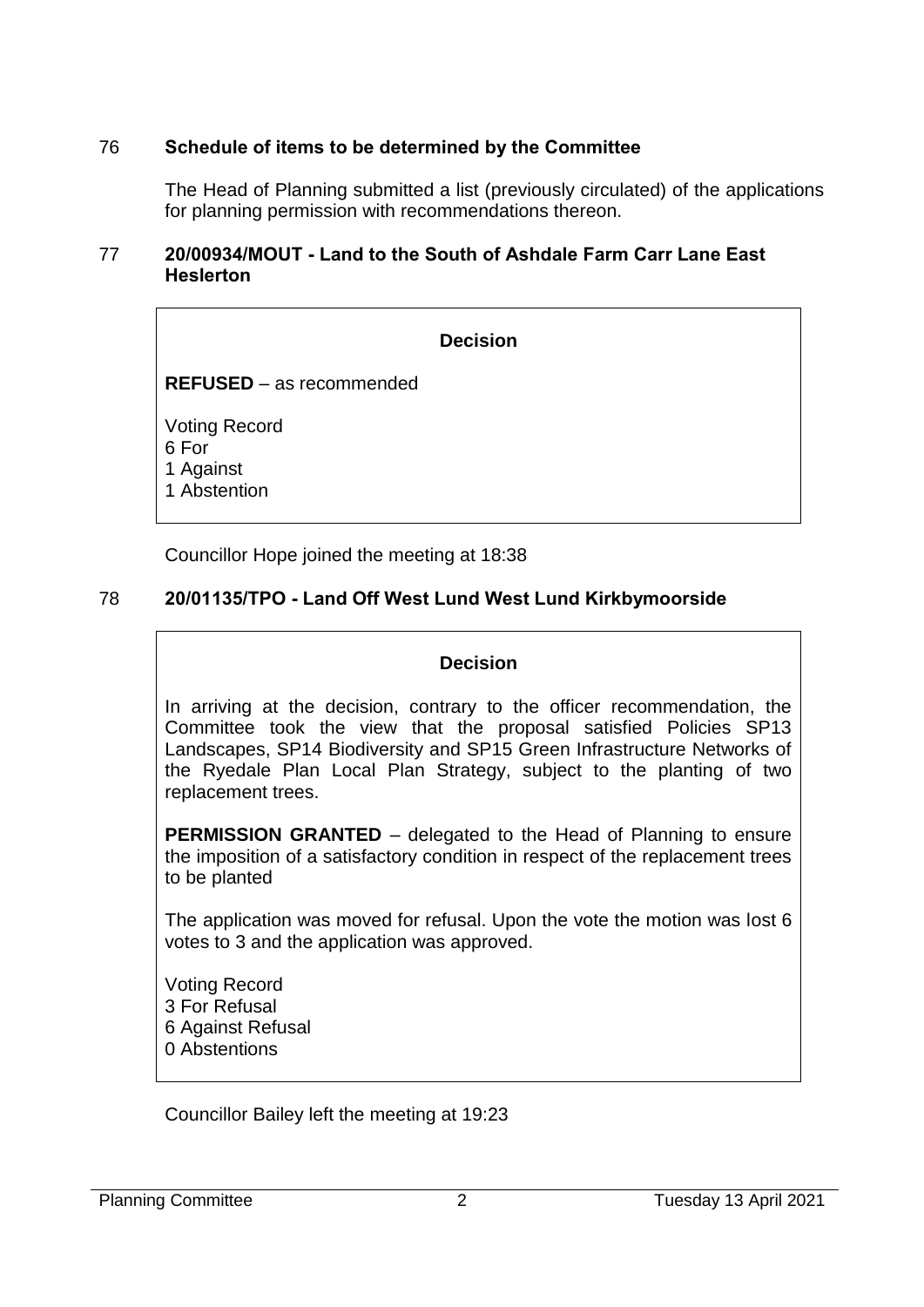## 79 **20/01220/OUT - Land Off Low Moorgate Rillington**

### **Decision**

**PERMISSION GRANTED** – Subject to conditions as recommended plus an additional condition to control additional window openings in the north facing elevation of the approved dwelling

Voting Record 8 For 0 Against 0 Abstentions

## 80 **21/00001/HOUSE - 5 The Orchards Beadlam**

# **Decision**

**PERMISSION GRANTED** – Subject to conditions as recommended

Voting Record 8 For 0 Against 0 Abstentions

# 81 **21/00058/FUL - Manor Farm Ryton Rigg Road Ryton**

# **Decision**

**PERMISSION GRANTED** – Subject to conditions as recommended

Voting Record 7 For 0 Against 1 Abstention

### 82 **Any other business**

There was no other business

# 83 **List of applications determined under delegated powers**